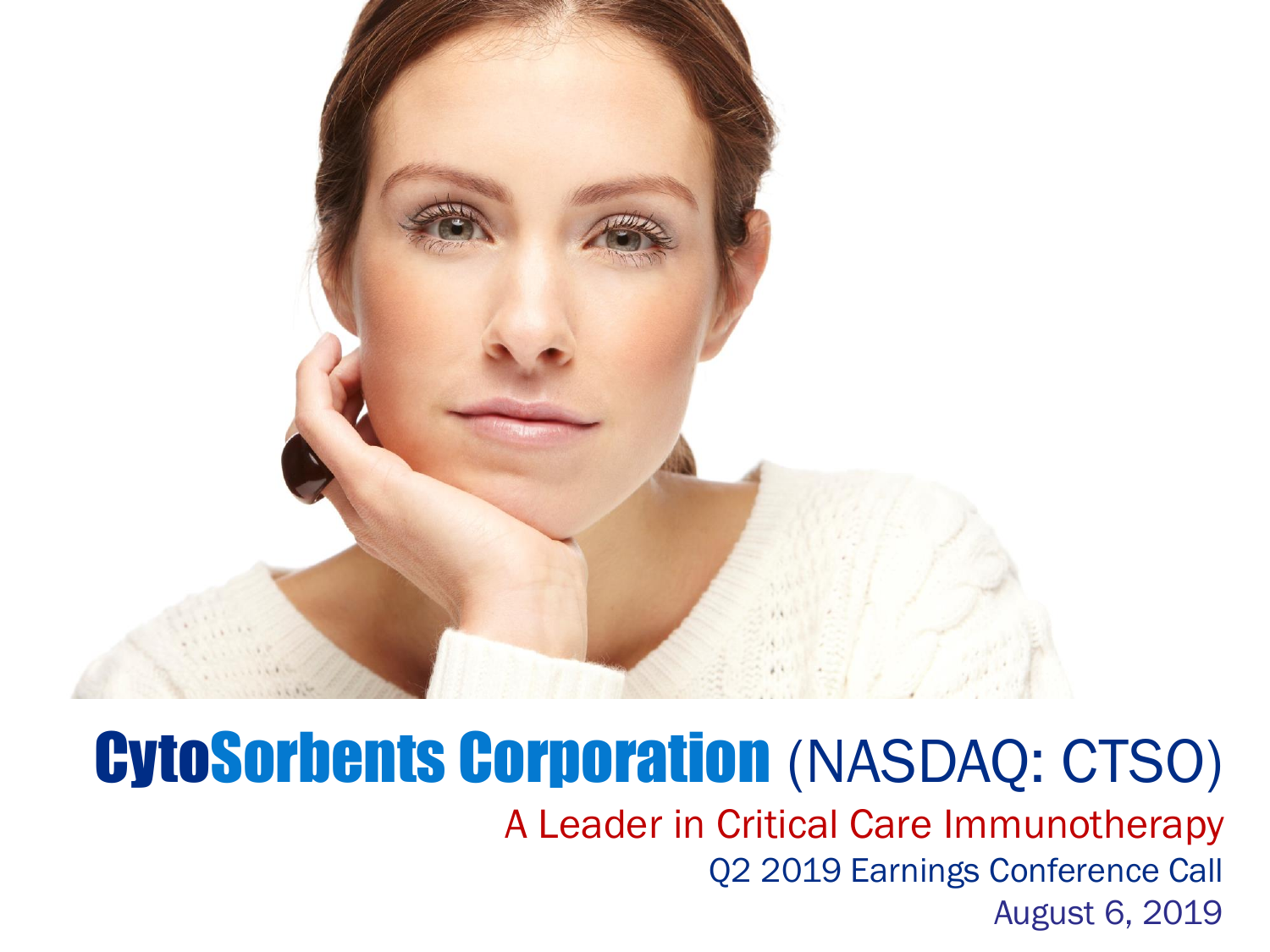#### Conference Call Participants

Dr. Phillip Chan, MD, PhD Chief Executive Officer and President

- **Vincent Capponi, MS** Chief Operating Officer
- Kathleen Bloch, MBA, CPA Chief Financial Officer
- Dr. Eric Mortensen, MD, PhD Chief Medical Officer
- 

- 
- Dr. Christian Steiner, MD Senior Vice President Sales and Marketing
- 
- Christopher Cramer, MS, MBA Vice President of Business Development

#### Moderator: Jeremy Feffer– LifeSci Advisors

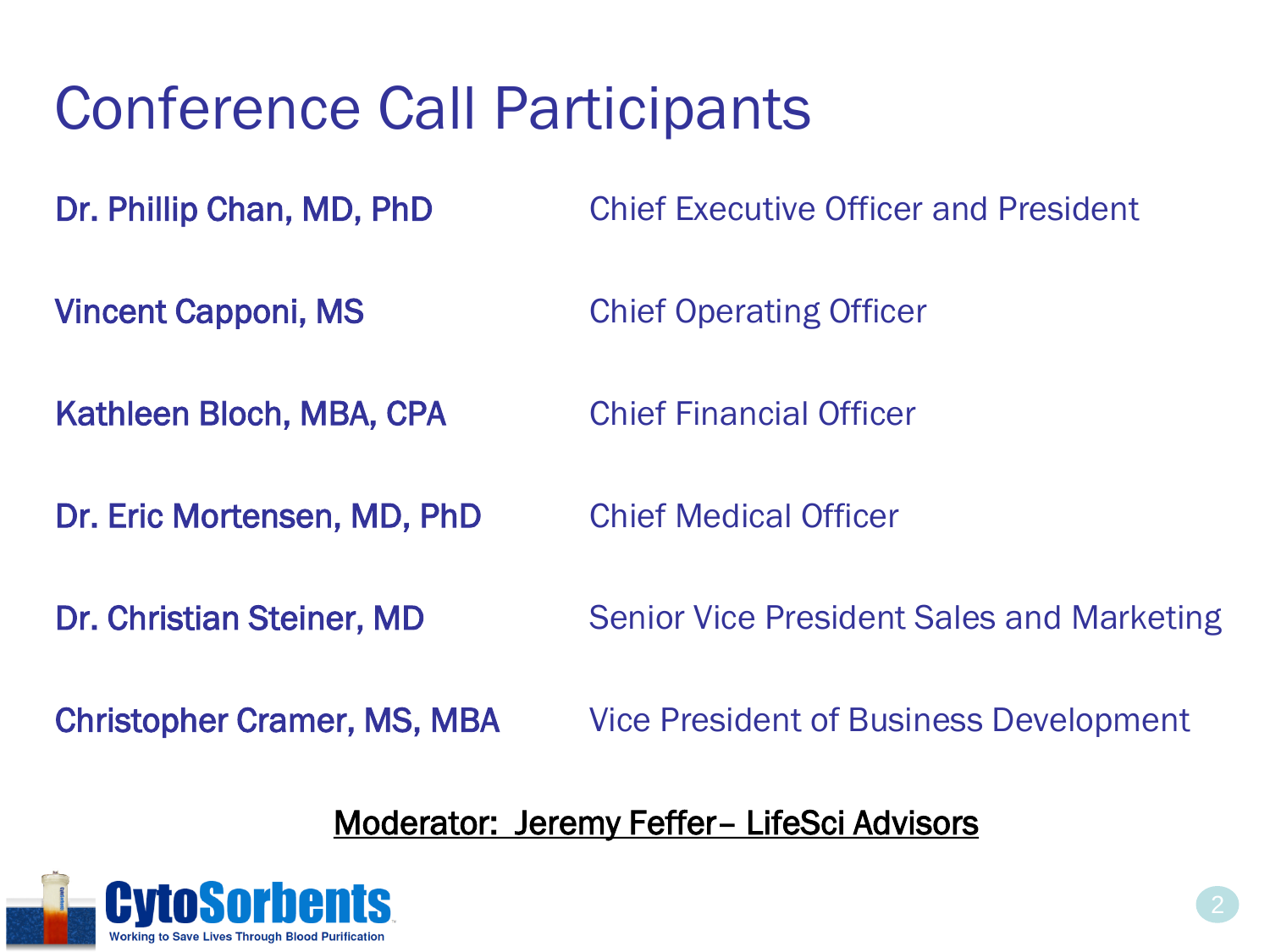#### Safe Harbor Statement

Statements in this presentation regarding CytoSorbents Corporation and its operating subsidiaries CytoSorbents Medical, Inc and CytoSorbents Europe GmbH that are not historical facts are forward-looking statements and are subject to risks and uncertainties that could cause actual future events or results to differ materially from such statements. Any such forward-looking statements are made pursuant to the safe harbor provisions of the Private Securities Litigation Reform Act of 1995. It is routine for our internal projections and expectations to change. Although these expectations may change, we are under no obligation to inform you if they do. Actual events or results may differ materially from those contained in the projections or forward-looking statements. The following factors, among others, could cause our actual results to differ materially from those described in a forward-looking statement: our history of losses; potential fluctuations in our quarterly and annual results; competition, inability to achieve regulatory approval for our device, technology systems beyond our control and technology-related defects that could affect the companies' products or reputation; risks related to adverse business conditions; our dependence on key employees; competition for qualified personnel; the possible unavailability of financing as and if needed; and risks related to protecting our intellectual property rights or potential infringement of the intellectual property rights of third parties. This list is intended to identify only certain of the principal factors that could cause actual results to differ from those discussed in the forward-looking statements. Readers are referred to a discussion of important risk factors detailed in the Company's Form 10-K filed with the Securities and Exchange Commission on March 7, 2019 and other reports and documents filed from time to time by us, which are available online at [www.sec.gov.](http://www.sec.gov/)

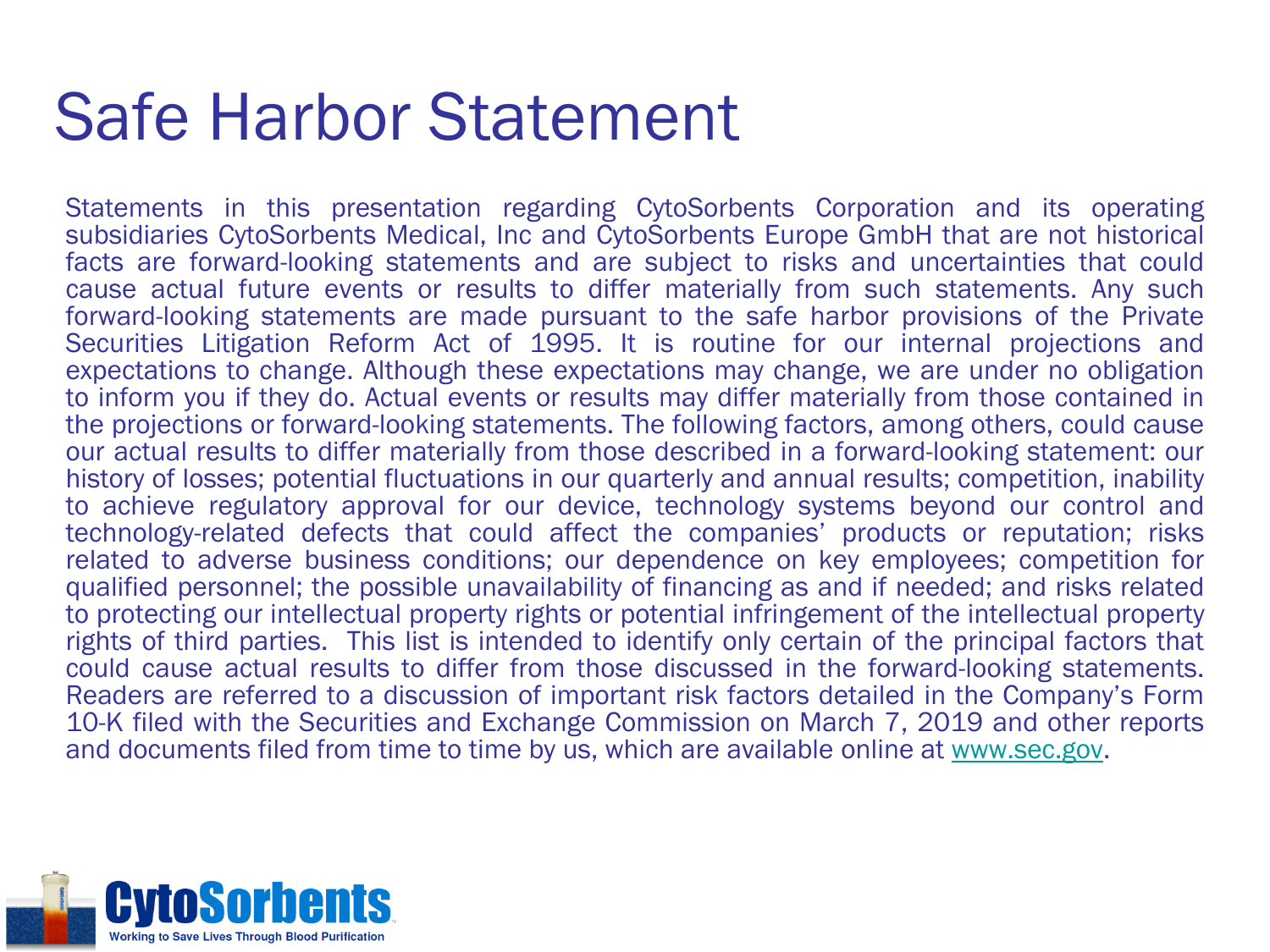# Operational Highlights

- 67,000+ CytoSorb treatments delivered, up from 46,000 a year ago
- Trailing 12-month total revenue was \$23.2M, including product sales and grant income, versus \$19.2M a year ago
- Q2 2019 product sales were \$5.9M compared to \$5.3M a year ago
	- Achieved the highest quarterly product sales, driven by record direct sales and a rebound in distributor sales
	- Had the average Euro to dollar exchange rate remained unchanged, would have exceeded \$6M (\$6.2M) for the first time
	- A major distributor began reordering in Q2 2019. But even without these orders, products sales would still be a quarterly record
- Worked closely with Fresenius Medical Care and submitted CytoSorb registration in Mexico and South Korea
	- Expect an update on progress by end of the year
	- Meanwhile, have jointly initiated commercialization planning and pre-launch activities including conference, marketing, and KOL events
- Healthy cash balance of approximately \$20M (7/31/19)



 $071411$  SN Q A X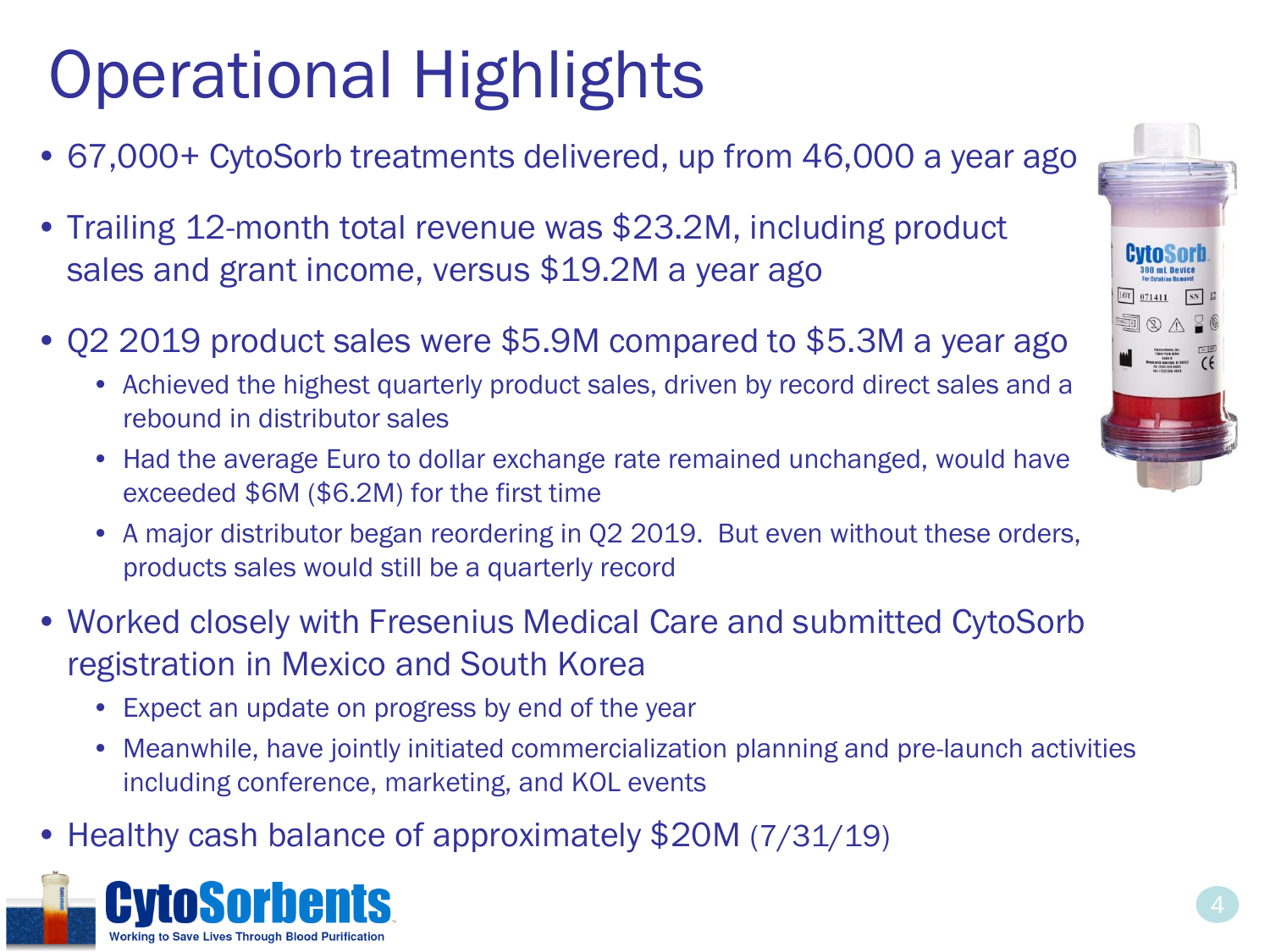# U.S. REFRESH I Paper Published

- Published in Seminars in Thoracic and Cardiovascular Surgery a journal of the American Association for Thoracic Surgery (AATS)
- Confirmed safety of CytoSorb in complex cardiac surgery and top-line results that were reported previously on the statistically significant reduction of activated complement in all patients and plasma free hemoglobin in patients undergoing valve replacement surgery on  $CPB \geq 3$  hours

The Achilles heel of complex cardiac surgery has long been the deleterious effects of prolonged cardiopulmonary bypass characterized by the cascade of hemolysis, release of plasma free hemoglobin, activation of inflammatory mediators, and end organ dysfunction. The holy grail of research in this subject would be to find something able to mitigate or eliminate the mediators responsible for these potentially catastrophic downstream effects of prolonged cardiopulmonary bypass. Gleason et al<sup>1</sup> have eloquently explored the use of hemoadsorption technology specifically designed to reduce plasma free hemoglobin during prolonged cardiopulmonary bypass in a multicenter, randomized control trial.

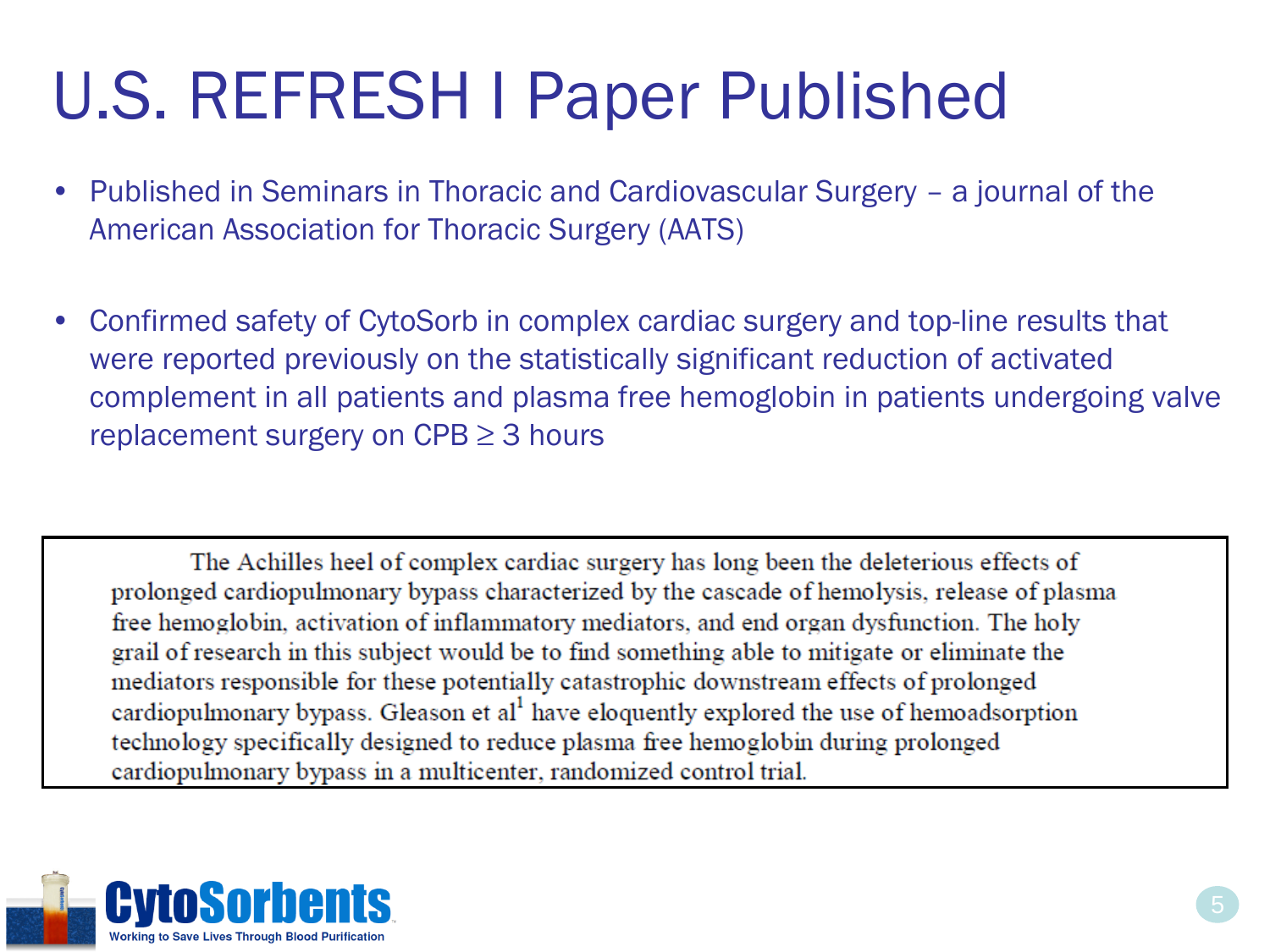# U.S. REFRESH 2-AKI Pivotal Trial

- 400 patient RCT PMA multi-center adaptive trial targeting reduction of post-operative AKI using CytoSorb during complex cardiac surgery
- 109 patients (27%) have been enrolled at 24 active trial sites
- Actively adding new sites, and increasing awareness of study to accelerate enrollment
- Targeting enrollment of 200 patients by Q1 2020, followed by an interim analysis
- Completion of enrollment targeted by end of 2020



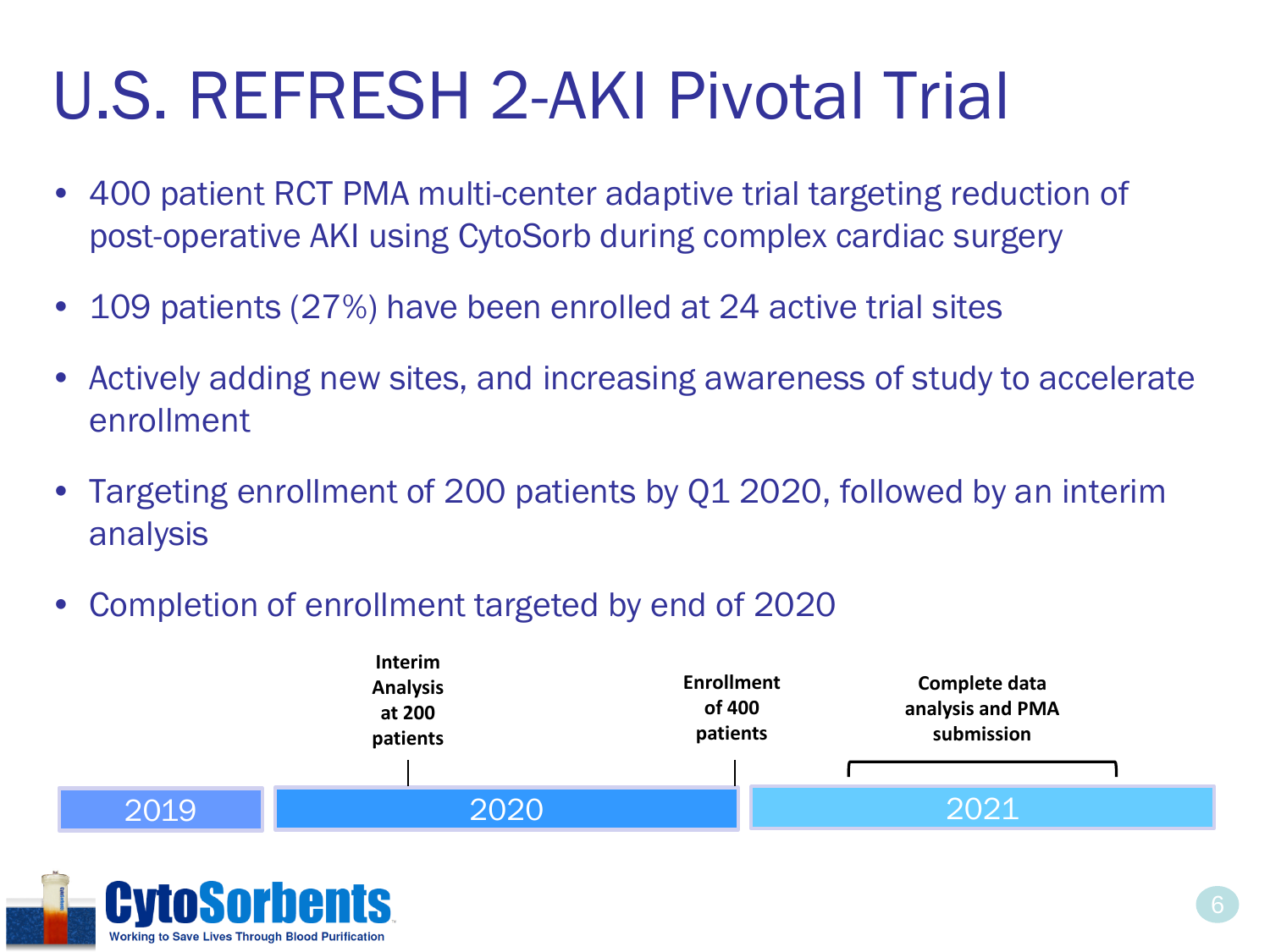# REMOVE Endocarditis Trial

- 250 patient RCT funded by the German government: Safety and efficacy of CytoSorb to improve organ dysfunction when used intraoperatively during valve replacement for infective endocarditis
- SAB and DSMB recommended continuation of trial following an interim analysis on the first 50 patients focused on inflammatory mediators (e.g. cytokines)
- Trial is nearly 90% complete, with 222 patients enrolled at 15 active centers
- Enrollment is expected to complete before the end of this year
- As a government sponsored, multi-center study, we cannot influence the timeline but believe that topline data by mid-2020 is feasible

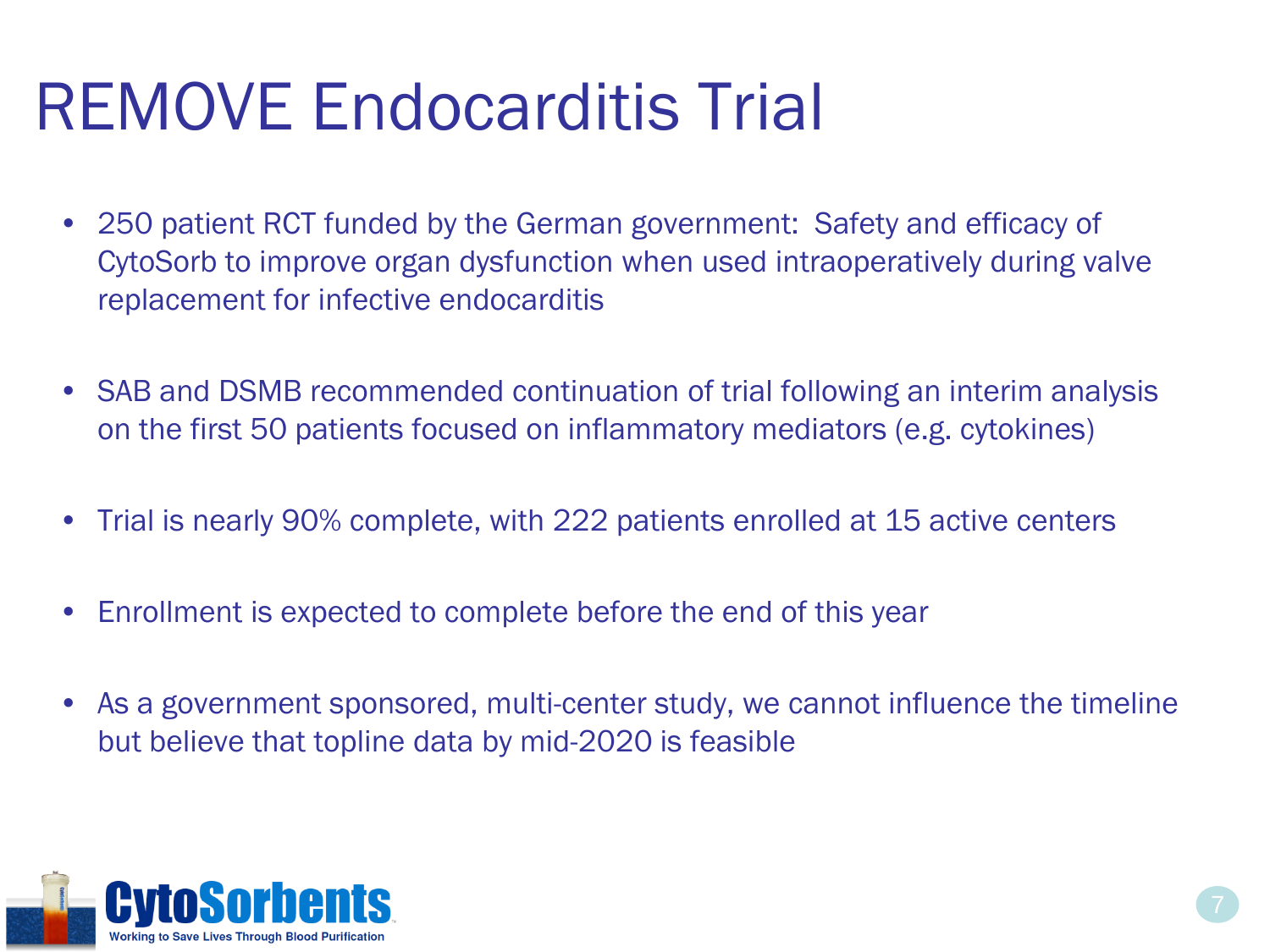# HemoDefend Update

- Point-of-care filter rapidly and efficiently removes non-infectious contaminants from transfused pRBCs that can cause transfusion reactions
- Funded up to \$4.7M by NHLBI (NIH) and USSOCOM
- Compatible with pathogen reduction technologies
- 100M pRBC transfusions administered annually worldwide
	- Initially intended for patients receiving multiple units of blood including trauma, gastrointestinal bleed, high risk surgery, cancer, blood disorders
- Pivotal trial design
	- Post-transfusion recovery and survival assay for autologous blood
	- Goal of FDA IDE submission this year following requisite bench testing for efficacy
	- Meanwhile, CRO and clinical trial sites have been selected
	- Following IDE approval, clinical trial is expected to be complete within 3 6 months



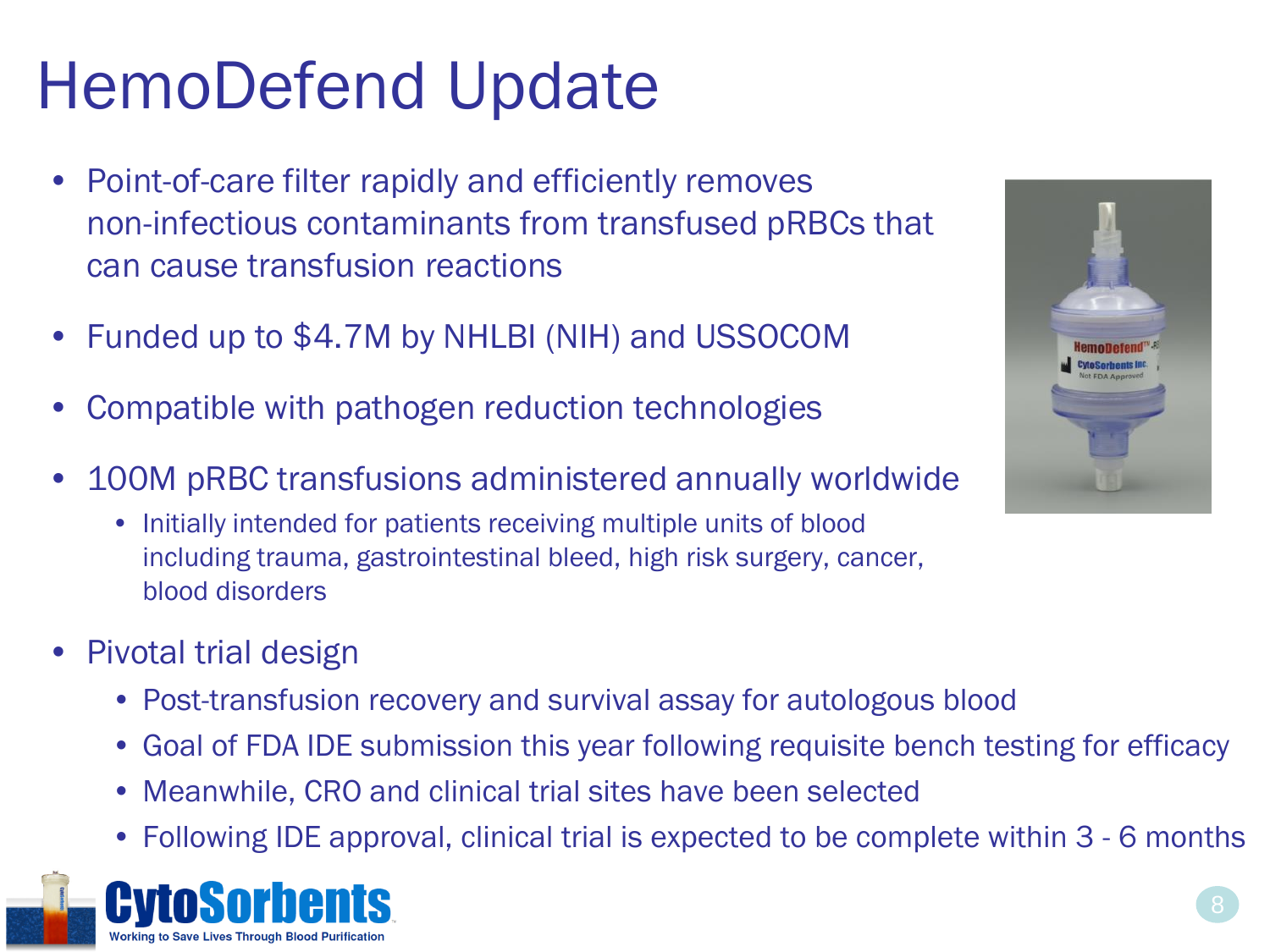# Financial Highlights

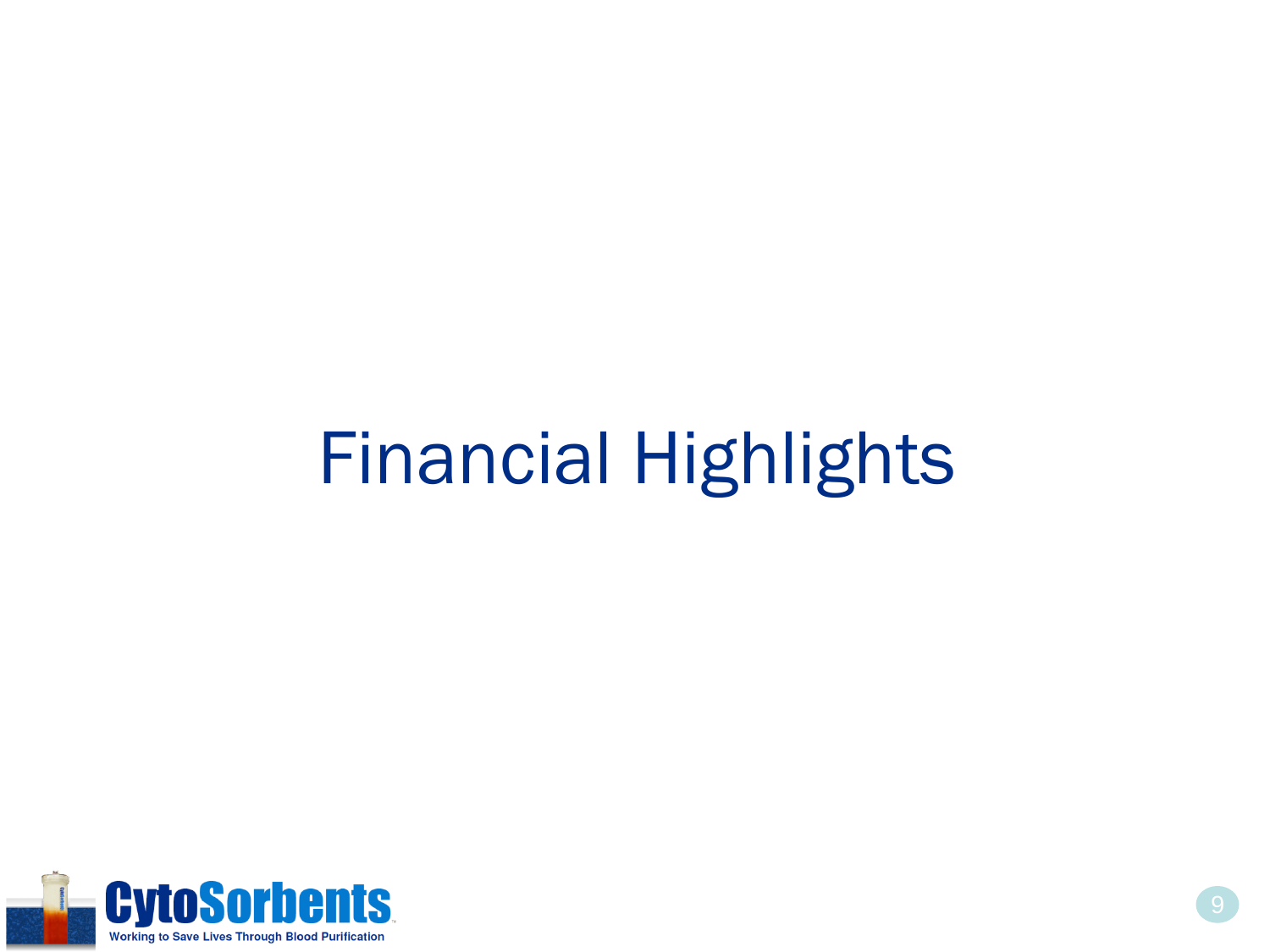# Q2 2019 Comparative Revenue Results

|                        | Quarter Ended<br>June 30, 2019 | Quarter Ended<br>June 30, 2018 | $%$ Incr.  |
|------------------------|--------------------------------|--------------------------------|------------|
| <b>Product revenue</b> | \$5,850,417                    | 5,245,555                      | 11.5%      |
| Grant and other income | 382,109                        | 509,883                        | $(25.1)\%$ |
| Total revenue          | \$6,232,526                    | 5,755,438                      | 8.3%       |

- Q2 2019 CytoSorb® sales were a record \$5.9M, a 11.5% increase over \$5.2M in Q2 2018
- Total revenue in Q2 2019 increased 8.3% to \$6.2M, which includes both product sales and grant revenue, compared to \$5.8M in Q2 2018
- Q2 2019 gross profit was ~\$4.4M, a 11% increase from ~\$4M for Q2 2018
- Q2 2019 product gross margins were  $\sim$  76%, compared to 74% for Q2 2018, primarily as a result of manufacturing efficiency improvements

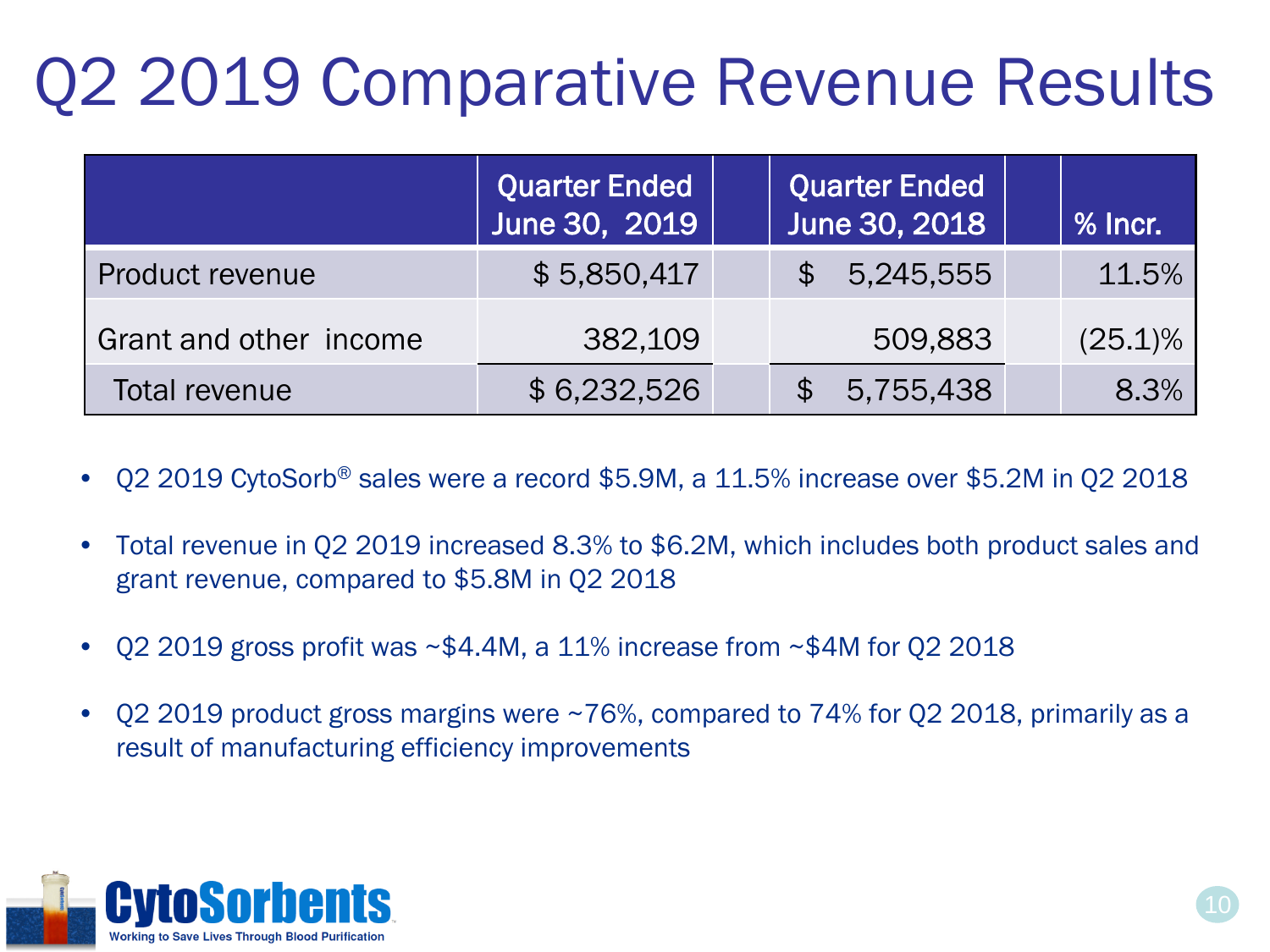# Comparative 6-Month Revenue Results

|                        | 6 Months<br><b>Ended June</b><br>30, 2019 | 6 Months<br><b>Ended June</b><br>30, 2018 | $%$ lncr. |
|------------------------|-------------------------------------------|-------------------------------------------|-----------|
| Product revenue        | \$10,426,996                              | \$9,678,852                               | 7.7%      |
| Grant and other income | \$997,159                                 | \$1,001,239                               | (0.4)%    |
| <b>Total revenue</b>   | \$11,424,155                              | \$10,680,091                              | 7.0%      |

- CytoSorb<sup>®</sup> product sales for 1H 2019 were \$10.4M, a 7.7% increase over product sales of \$9.7M for the same period a year ago
- Grant revenue was approximately \$997K for the 1H 2019
- Total revenue for 1H 2019, which includes both product sales and grant revenue, was \$11.4M as compared to \$10.7M for 1H 2018, an increase of 7%

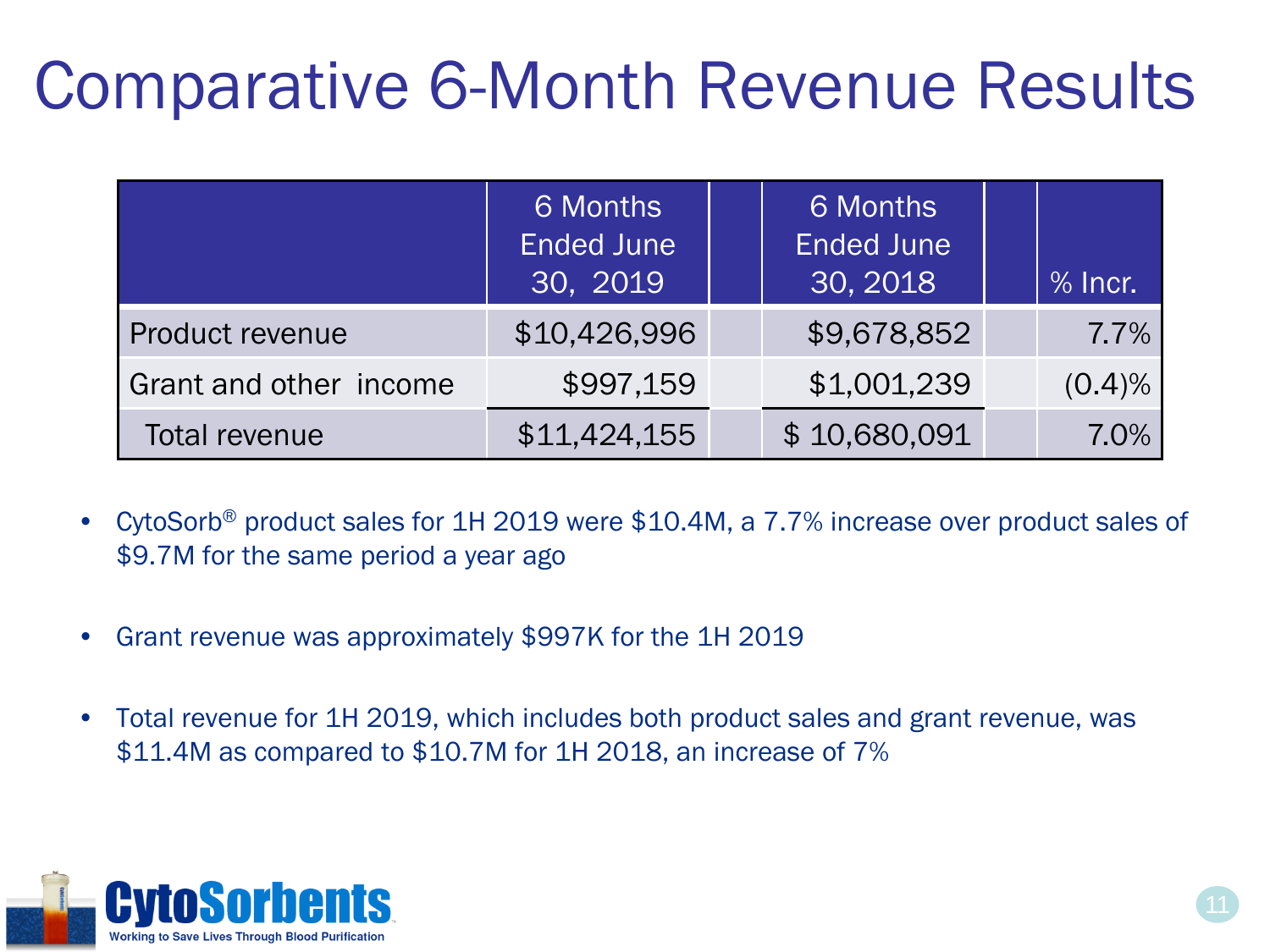### Quarterly Product Sales



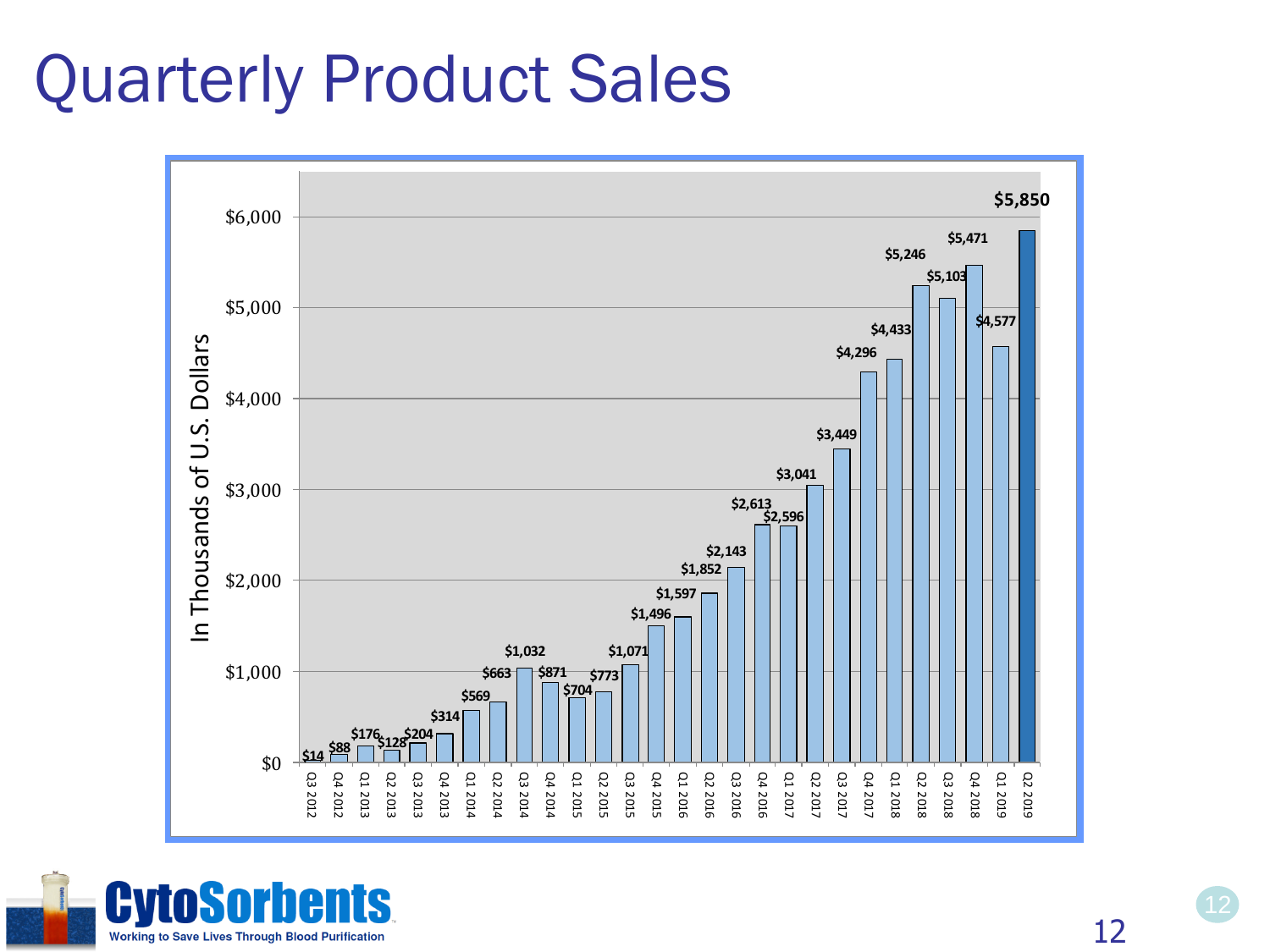# **Trailing Twelve Months Product Sales**



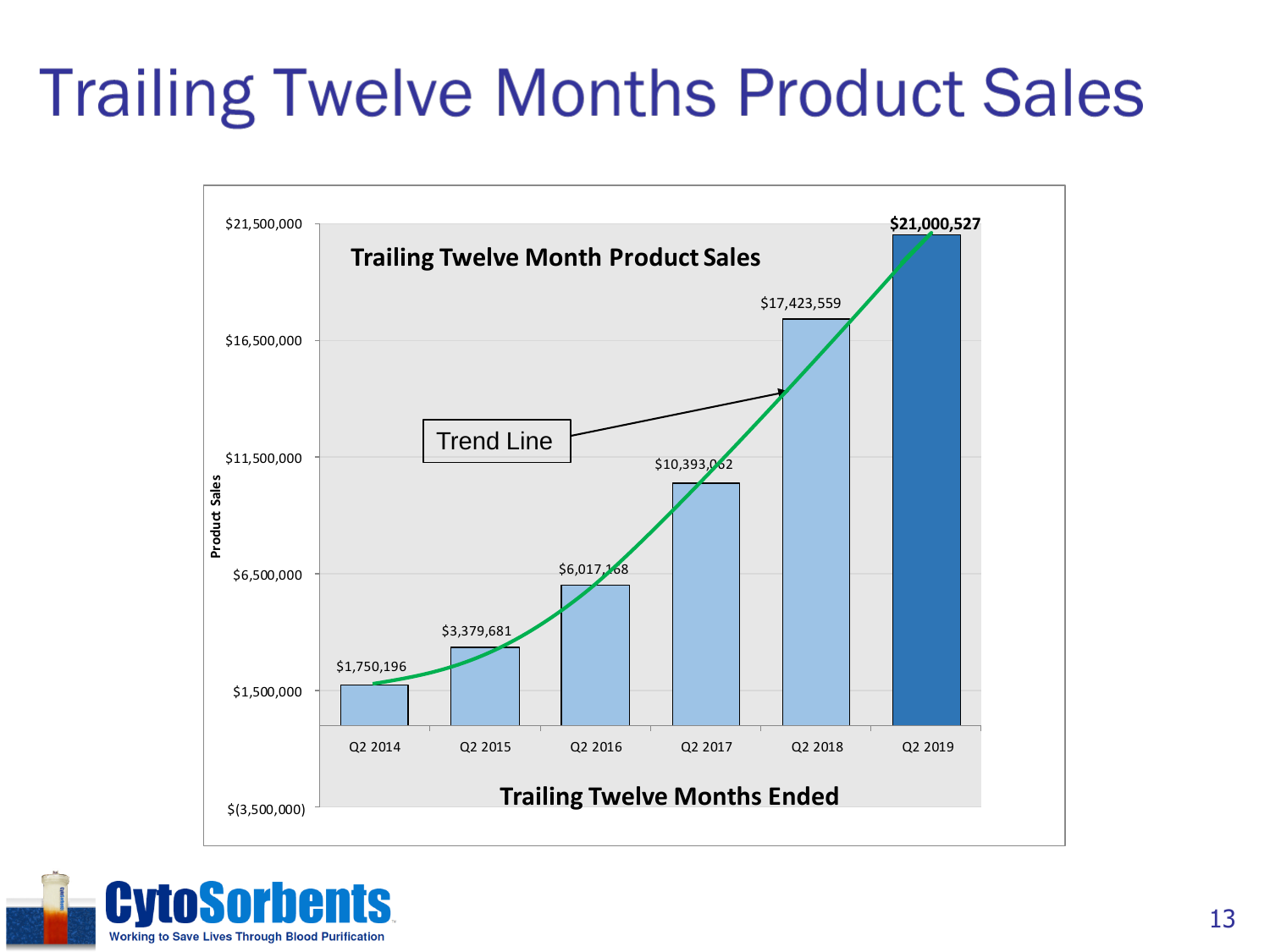### Loan Amendment – Bridge Bank

- July 31, 2019 executed Loan Amendment with Bridge Bank, providing the Company with an additional \$5M in term loan debt
- Provides non-dilutive working capital allowing us to aggressively pursue our clinical trial objectives and to rapidly grow worldwide product sales
- Interest only period extended six months and potentially (if the Company meets certain predetermined objectives) 12 months until October 2020, increasing near-term working capital by another \$4 million as a result of deferred principal payments

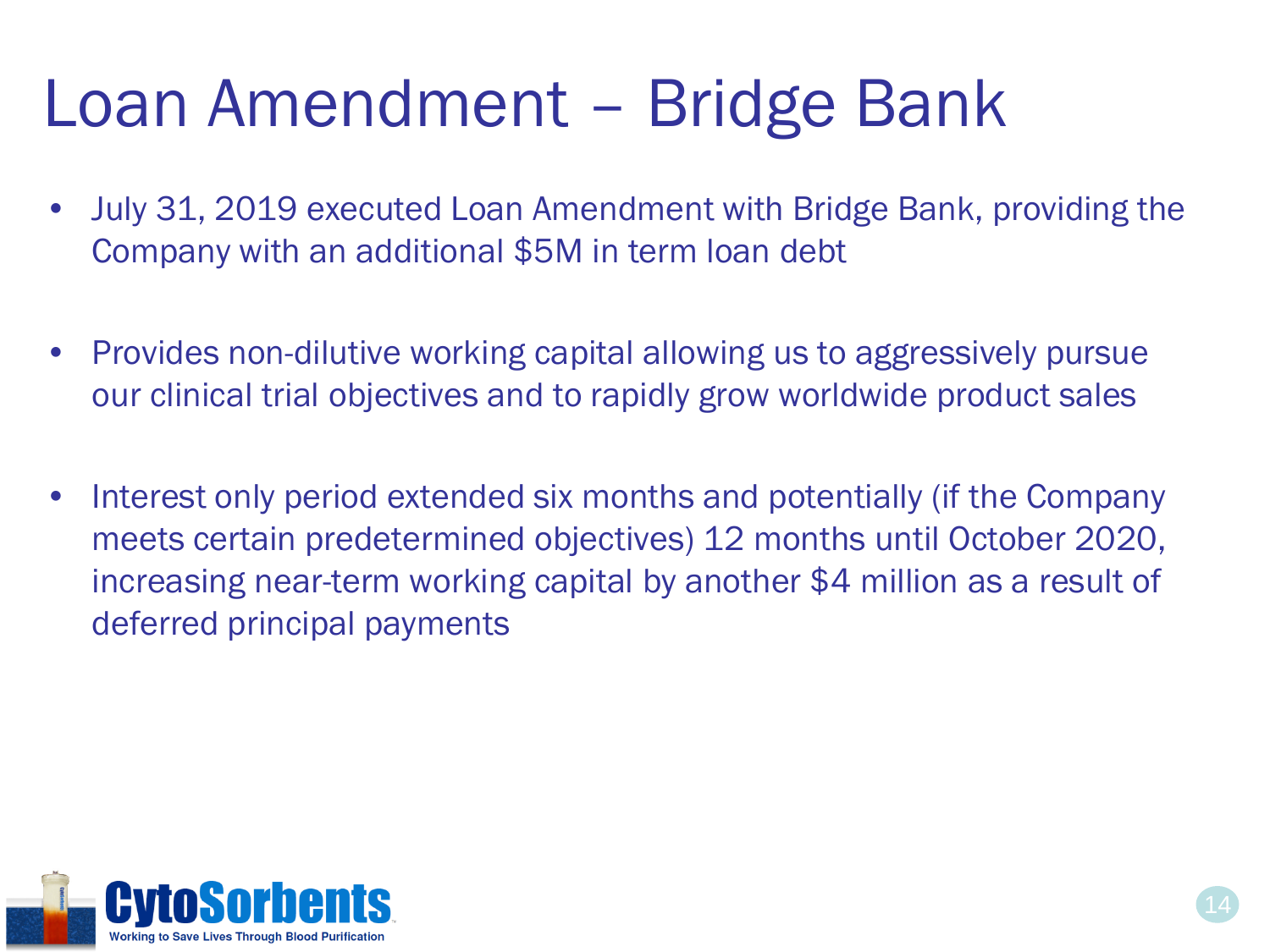## Working Capital and Cap Table

| <b>Working Capital as of</b>                   |          |          |                                                 |                          |                          |        |                              |
|------------------------------------------------|----------|----------|-------------------------------------------------|--------------------------|--------------------------|--------|------------------------------|
|                                                | 6/30/19  | 3/31/19  | 12/31/2018 9/30/2018 6/30/2018 3/31/18 12/31/17 |                          |                          |        |                              |
| <b>Current Assets:</b>                         |          |          |                                                 |                          |                          |        |                              |
| Cash and short-term investments                | \$16,342 | \$19,647 | \$22,369                                        | \$24,911                 | \$25,282                 | 21,090 | \$17,322                     |
| Grants and accounts receivable, net            | 3,450    | 3,267    | 3,943                                           | 3,643                    | 2,903                    | 2,352  | 2,206                        |
| Inventories                                    | 1,463    | 1,214    | 833                                             | 779                      | 769                      | 680    | 796                          |
| Prepaid expenses and other current assets      | 960      | 700      | 1,119                                           | 617                      | 1,826                    | 393    | 415                          |
| Total current assets                           | 22,215   | 24,828   | 28,264                                          | 29,950                   | 30,780                   | 24,515 | 20,739                       |
|                                                |          |          |                                                 |                          |                          |        |                              |
| <b>Current Liabilities:</b>                    |          |          |                                                 |                          |                          |        |                              |
| Accounts payable                               | 2,150    | 1,841    | 1,486                                           | 1,859                    | 1,253                    | 2,139  | 1,244                        |
| Accrued expenses and other current liabilities | 3,536    | 2,815    | 4,386                                           | 2,402                    | 2,238                    | 1,847  | 2,604                        |
| Current maturities of long-term debt           | 833      | 1,666    | 667                                             | $\overline{\phantom{0}}$ |                          |        | 4,000                        |
| Lease liability - current portion              | 400      | 389      | Ξ.                                              | -                        | $\overline{\phantom{a}}$ | Ξ.     | $\qquad \qquad \blacksquare$ |
| Deferred revenue                               |          |          |                                                 |                          |                          | ۰      |                              |
| <b>Total current liabilities</b>               | 6,919    | 6,711    | 6,539                                           | 4,261                    | 3,491                    | 3,986  | 7,848                        |
|                                                |          |          |                                                 |                          |                          |        |                              |
| Net Working Capital                            | \$15,296 | \$18,117 | \$.<br>21,725                                   | \$25,689                 | \$27,289                 | 20,529 | \$12,891                     |
|                                                |          |          |                                                 |                          |                          |        |                              |

#### Cap Table 6/30/2019

|                                     | <b>Fully Diluted</b><br><b>Common</b><br><b>Shares</b> |
|-------------------------------------|--------------------------------------------------------|
| Common Stock                        | 32,303,231                                             |
| <b>Options</b>                      | 3,566,354                                              |
| <b>Warrants</b>                     | 30,000                                                 |
| <b>Restricted Stock Unit Awards</b> | 63,552                                                 |
|                                     | 35,963,137                                             |

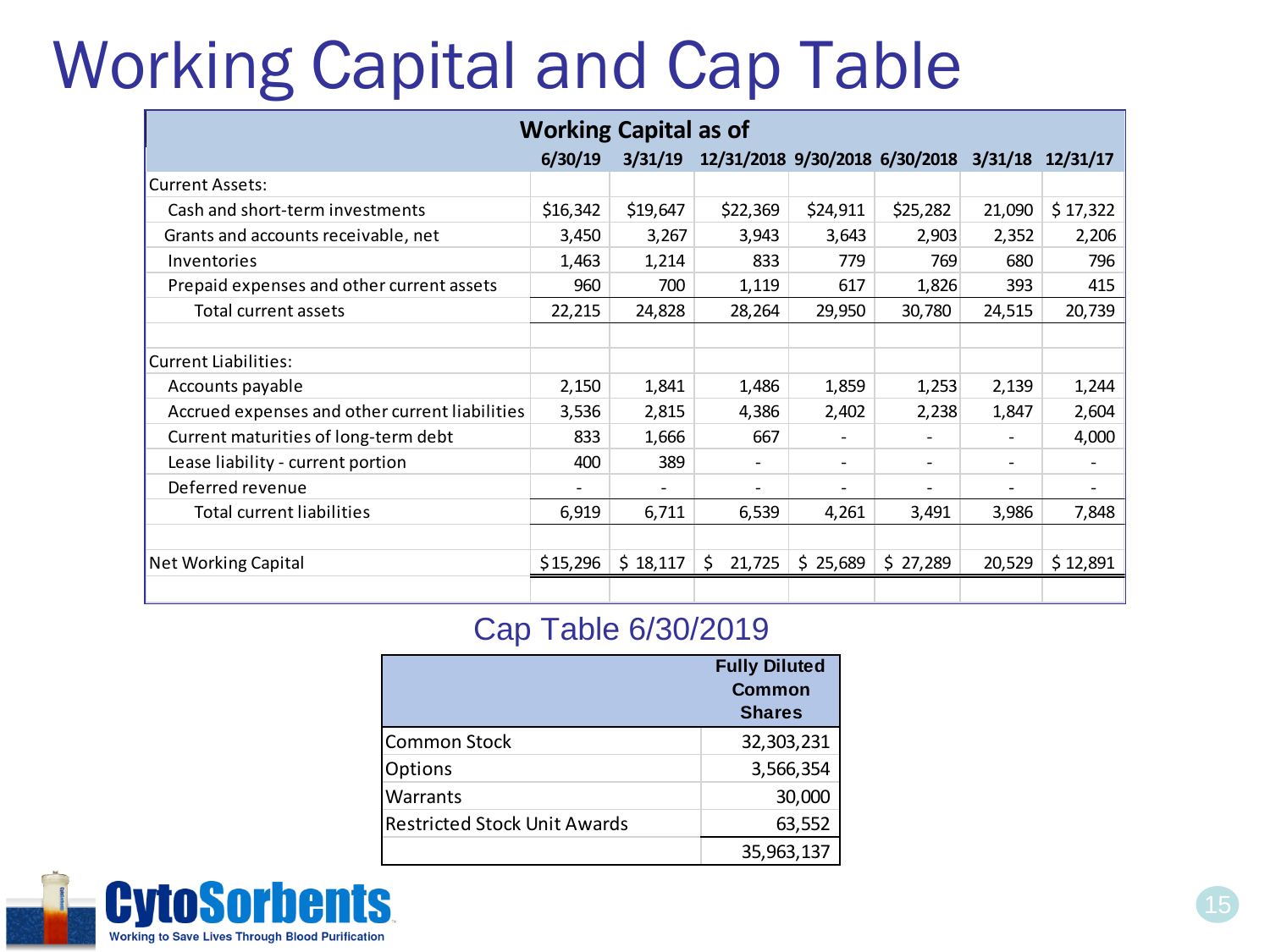### Guidance

- CytoSorbents has not historically given specific financial guidance on quarterly results until the quarter has been completed. However:
- We expect Q3 2019 product sales to exceed Q3 2018 product sales
- We expect that 2H 2019 product sales will exceed 1H 2019 product sales
- We reiterate our guidance that we expect to achieve blended product gross margins of 80% on a quarterly basis this year